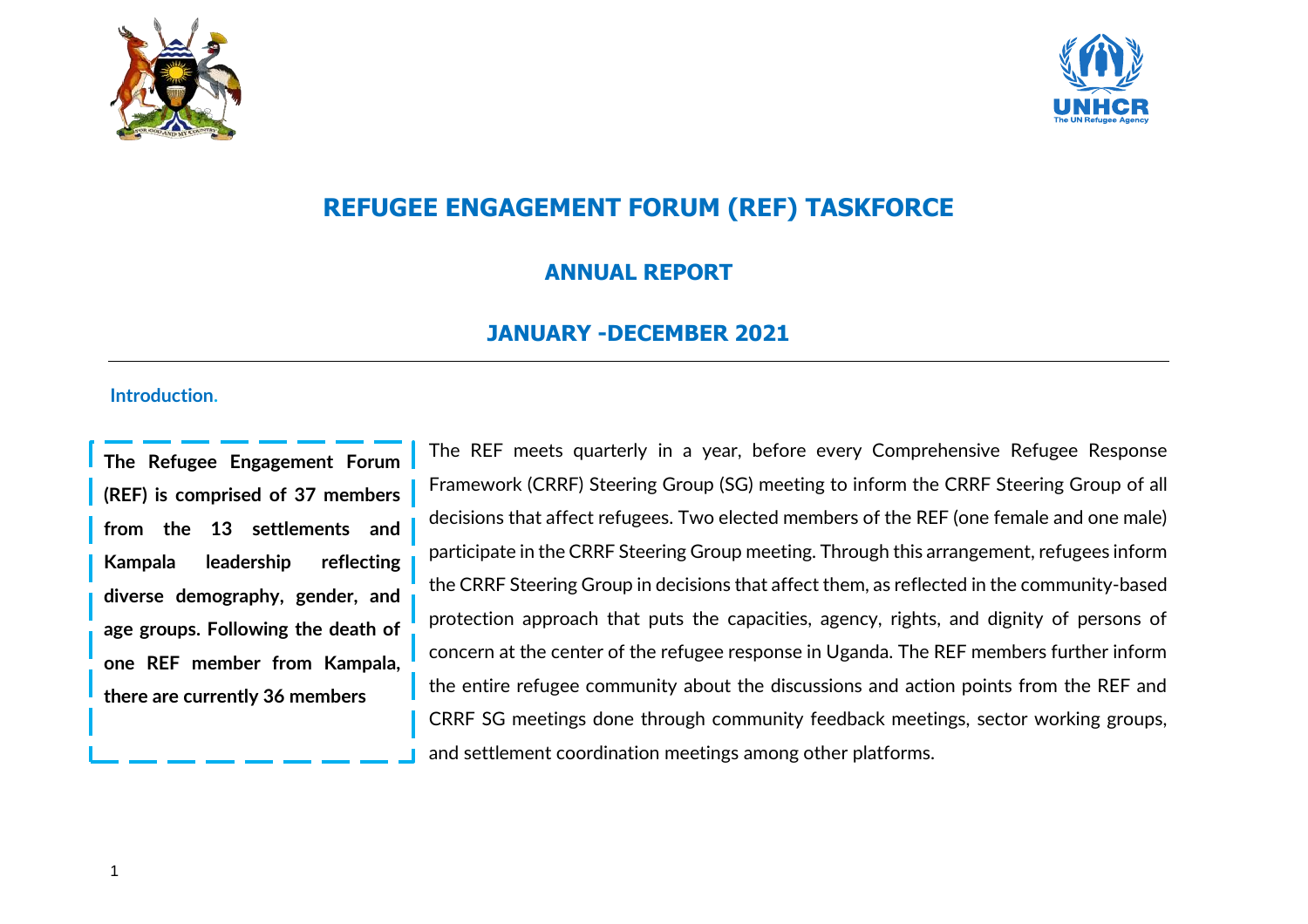



In 2021, the REF task force conducted its 10<sup>th</sup>, 11<sup>th,</sup> and 12<sup>th</sup> REF meetings in March, October, and December respectively. The second wave of COVID -19 in Uganda and its' restrictions affected the SG meetings and subsequently, one REF meeting that was scheduled for June 2021 was not done. 10<sup>th</sup> REF meeting was held virtually, where REF members attended from their respective locations. The REF focal point persons and taskforce members played a pivotal role in ensuring that all REF members attended the virtual meeting. The  $11<sup>th</sup>$  and 12<sup>th</sup> REF meetings in October and December 2021 saw a shift from virtual to physical attendance, and REF members travelled from their respective settlements to Kampala. Both meetings had a total attendance of 36 REF members (18 Females and 18 Males), including the Youth representatives (5 in total – 3 Males and 2 Females) who are on a rotational basis.

#### **Key outcomes**

- 1. Three REF sessions were held in March, October, and December 2021, marking the 10<sup>th</sup>, 11<sup>th,</sup> and 12<sup>th</sup> REF sessions. Three consecutive meeting reports were written and shared with REF members for community feedback meetings and are accessible on the REF web page [Working Group: Refugee Engagement Forum \(REF\) -](https://data2.unhcr.org/en/working-group/286?sv=0&geo=220) Uganda (unhcr.org)
- 2. Two REF representatives were able to present key issues during the  $14<sup>th</sup>$  and  $15<sup>th</sup>$  SG meetings. During the  $11<sup>th</sup>$  REF meeting, substantive refugee representatives (1 male & 1 female) were elected to the CRRF SG.
- 3. A total of 82 Community consultation and feedback sessions were held in 12 settlements and Urban, and reports were shared with the REF TF and members. Community consultation meetings were held regularly before each REF meeting, which helped REF members to have more systematic consultations with their community members and seek their feedback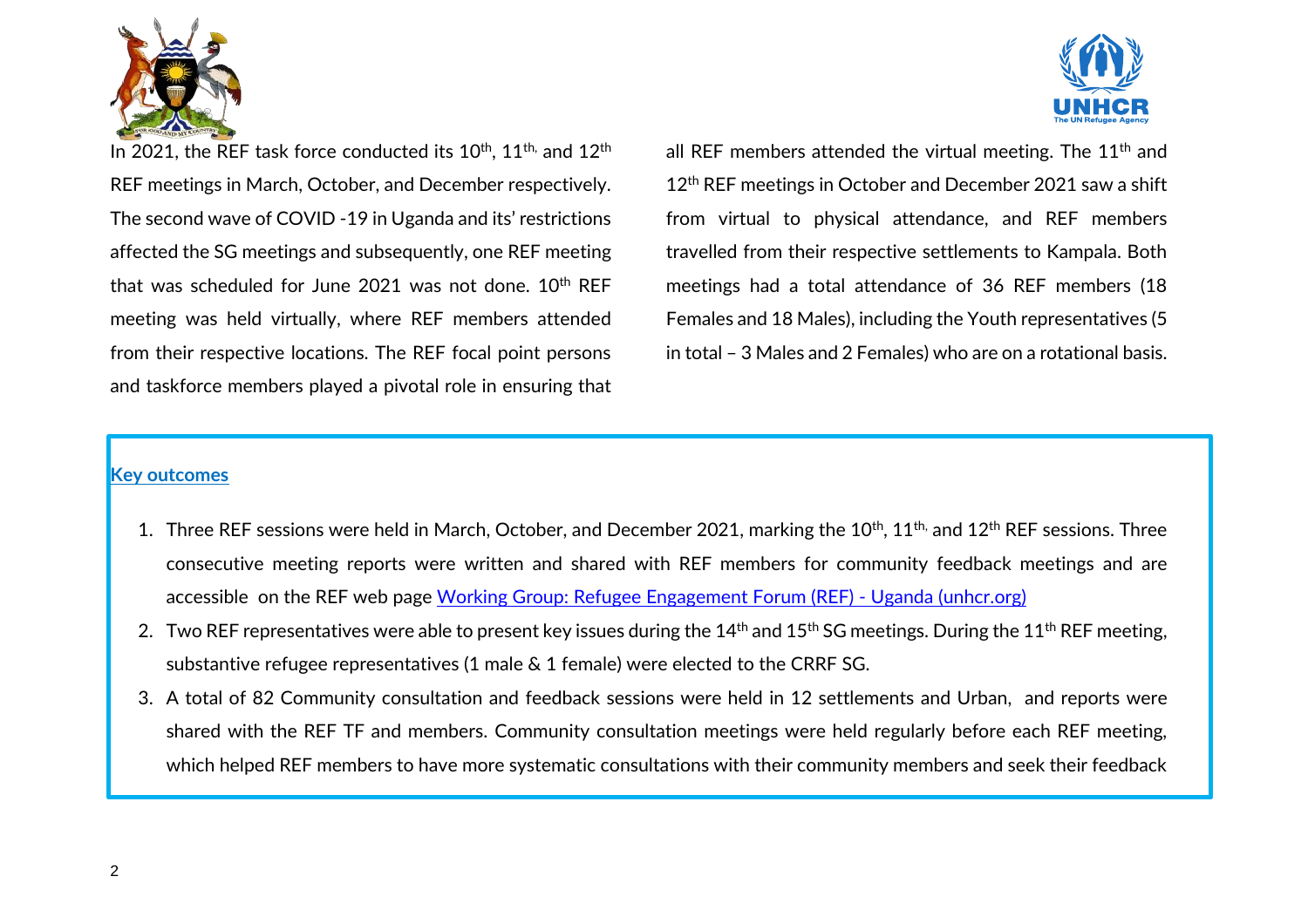



which REF members bring to the REF meetings. This practice will continue through 2022 with support from REF task force members.

- 4. Additional funding to the REF was provided by OXFAM. This supported the REF members with airtime for 6 months (July December 2021)- and tablets (need to be distributed) to ease their communication and attend online meetings. It is important to note that the REF has enjoyed continuous support from task force members (OPM, UNHCR, CRRF Secretariate, U-Learn, IRC, CARE, and OXFAM). These members cost-share the funding of the REF budget and provide additional support in terms of notetaking, facilitating REF meetings, offering training sessions to REF members, etc.
- 5. UNHCR together with health partners was able to sensitize refugee communities on information about COVID-19 (SOPs) and vaccination. The process is continuing through different channels (Community radios, Mobile radios, FRRM, community meetings, etc) with clear messages on COVID – 19 translated in different languages
- 6. REF Taskforce regular preparatory and review meetings. The REF Taskforce co-chairs successfully convened 36 preparatory and review meetings prior to and after each REF meeting. Through these meetings, several decisions were taken to ensure continued meaningful and active participation of refugees at the REF meeting and CRRF SG meeting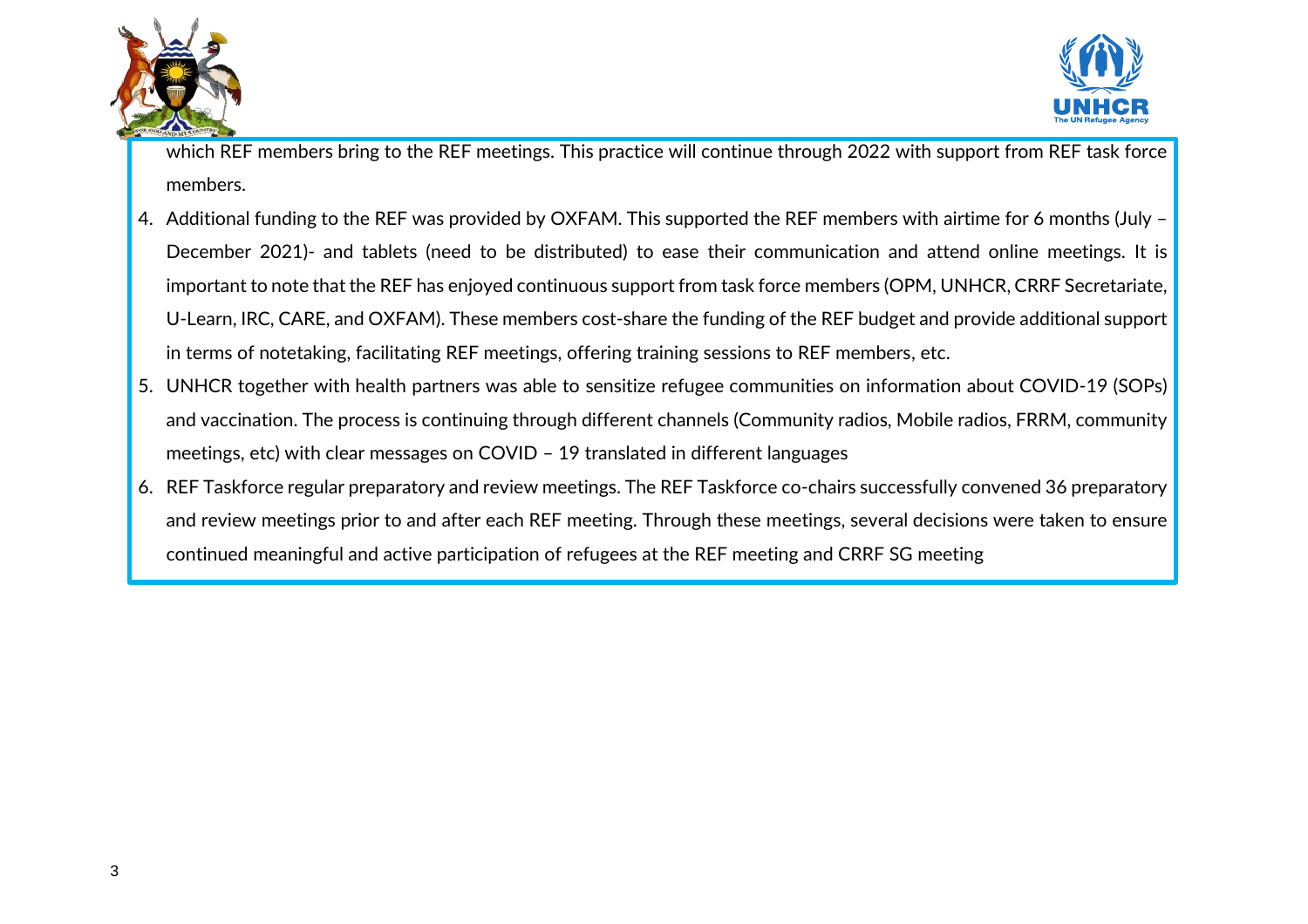



## **Key actions /resolutions from REF meetings and CRRF SG meetings**

| <b>Key actions</b>                         | <b>Resolution</b>                 | Recommendation                                 | <b>Responsible</b><br>partner<br>organisation |
|--------------------------------------------|-----------------------------------|------------------------------------------------|-----------------------------------------------|
| Community consultation and feedback        | The REF members agreed that       |                                                |                                               |
| sessions should continue in all field      | community consultation meetings   |                                                |                                               |
| locations                                  | should be held earlier to allow   |                                                | UNHCR, OPM,                                   |
|                                            | adequate<br>preparation<br>and    |                                                | <b>REF</b> taskforce                          |
|                                            | conceptualization of issues for   |                                                | members.                                      |
|                                            | presentation at the REF meetings. |                                                |                                               |
|                                            |                                   |                                                |                                               |
| There is a strong need to strengthen the   |                                   | There is a need to step up case management and |                                               |
| accountability of legal practitioners like |                                   | follow up with in the settlements.             |                                               |
| police and courts of law in the            |                                   |                                                | OPM, UNHCR,                                   |
| settlements to ensure access to justice    |                                   |                                                | and partners                                  |
| for the survivors of sexual gender-based   |                                   |                                                |                                               |
| violence (SGBV) and other crimes, which    |                                   |                                                |                                               |
| has become rampant in the settlements.     |                                   |                                                |                                               |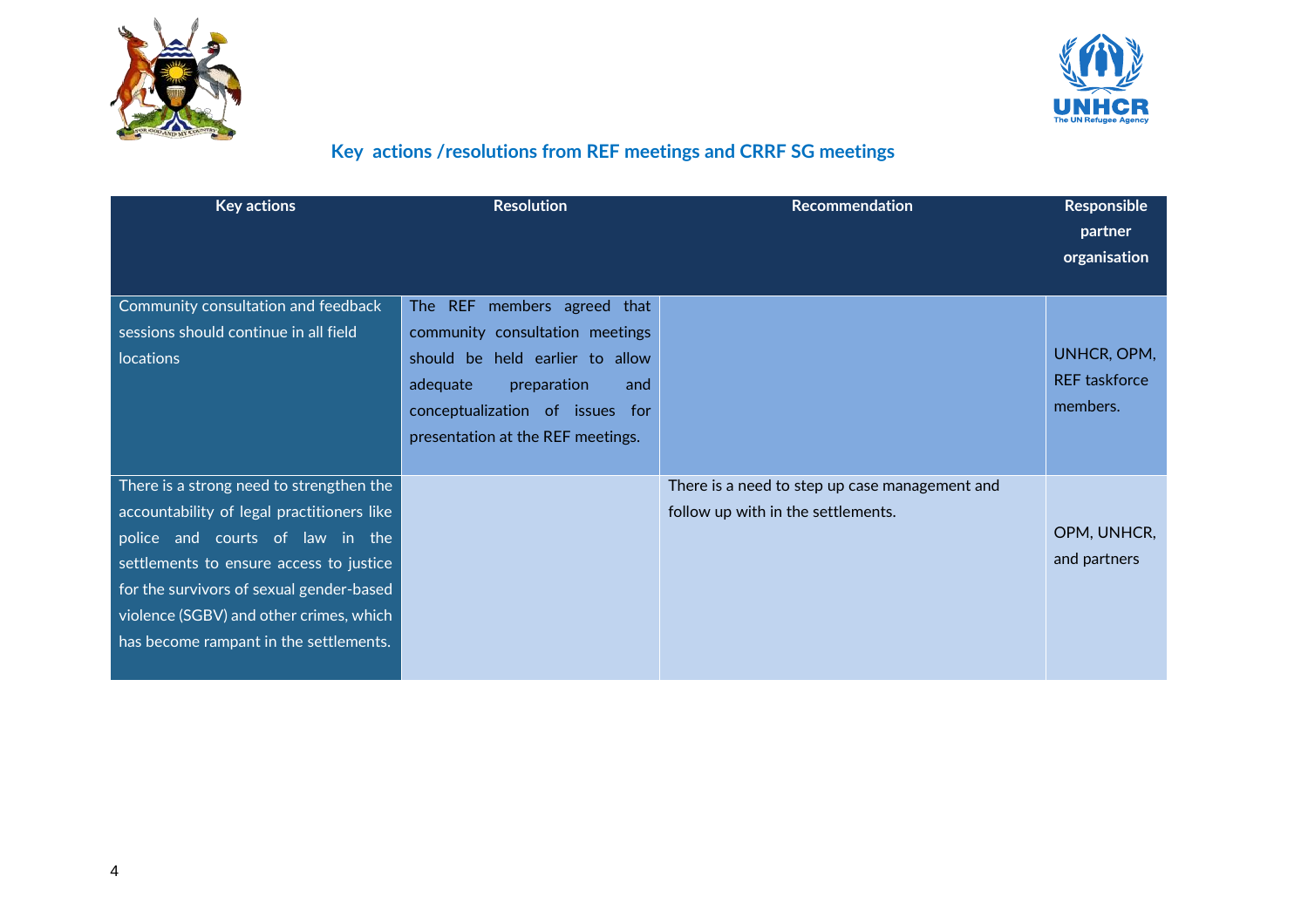



| Alleviating the effects of COVID - 19    | All REF<br>members agreed<br>to:      |                                                        |                    |
|------------------------------------------|---------------------------------------|--------------------------------------------------------|--------------------|
| on social economic and cultural aspects  | continue sensitizing their respective |                                                        |                    |
| of refugee households. This is in light  | refugee communities about the         |                                                        | <b>REF</b> members |
| with COVID - 19 restrictions that        | dangers of early marriages, child     |                                                        |                    |
| impacted on many households and saw      | abuse, teenage pregnancies, and       |                                                        |                    |
| schools closed for over 2 years.         | SGBV within their communities.        |                                                        |                    |
|                                          |                                       |                                                        |                    |
|                                          | REF members pledged to continue       |                                                        |                    |
|                                          | encouraging parents to take their     |                                                        |                    |
|                                          | children back to school once they     |                                                        |                    |
|                                          | are re-opened.                        |                                                        |                    |
|                                          |                                       |                                                        |                    |
|                                          |                                       |                                                        |                    |
| Escalation of issues identified during   | Issues raised during the REF          | Issues raised by REF that fall under Livelihoods, need |                    |
| REF meeting to relevant sector working   | meeting need to be categorized by     | to be escalated to the national/settlement livelihood  |                    |
| groups.                                  | sector. The issues can then be        | sector working group meeting.                          | <b>UNHCR</b> and   |
|                                          | raised/ shared with relevant sector   |                                                        | <b>OPM</b>         |
|                                          | working group leads for their         |                                                        |                    |
|                                          | attention and action.                 |                                                        |                    |
|                                          |                                       |                                                        |                    |
| There is a need for increased,           | <b>Establishment of the District</b>  |                                                        | $CRRF -$           |
| consistent, and regularised interactions | Engagement Forum (DEF), REF           |                                                        | Secretariat        |
| between refugee leaders and district     | members will ensure more              |                                                        |                    |
| officials (RHDs).                        | interaction with district leaders.    |                                                        | <b>UNHCR</b>       |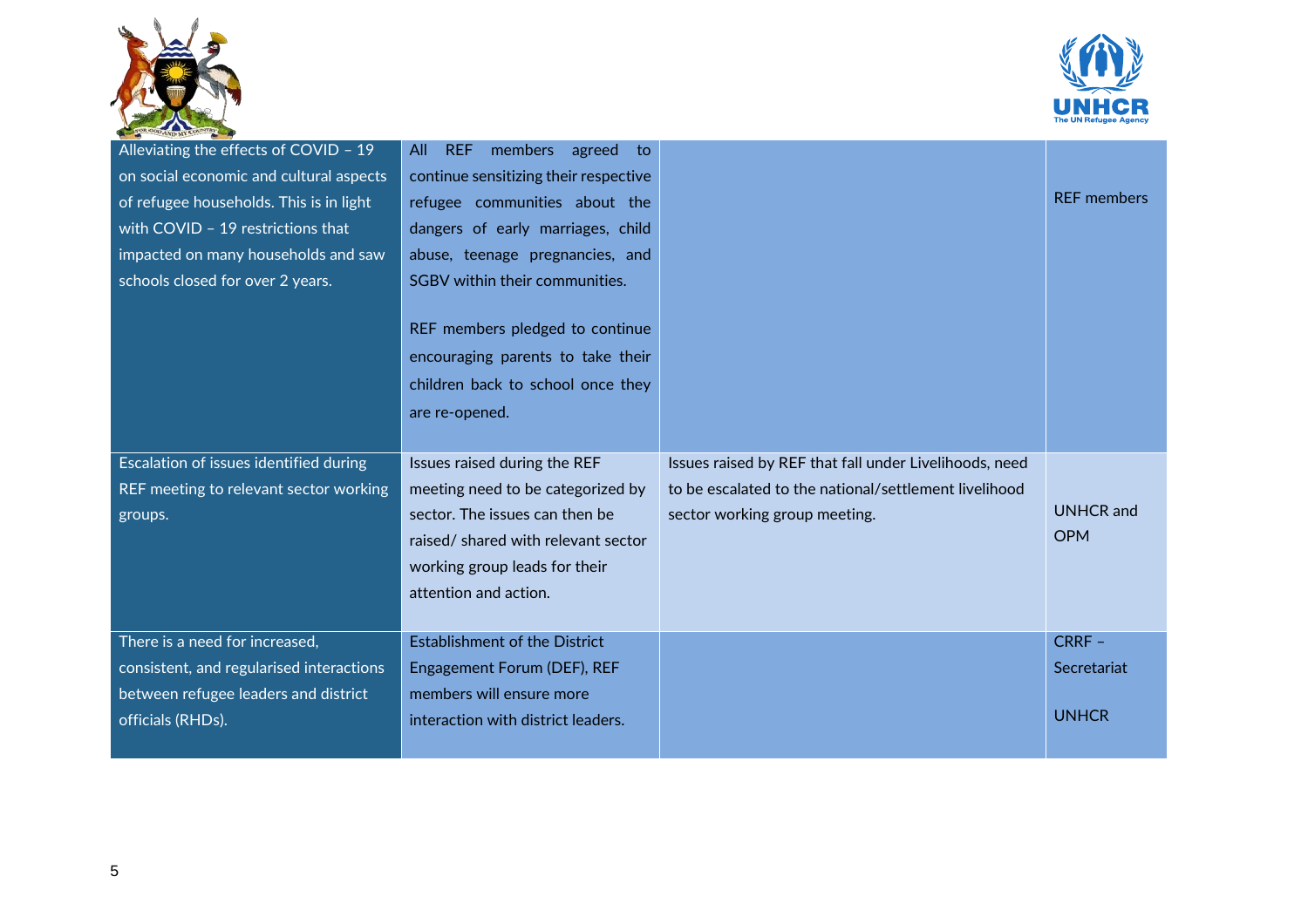



Considering the ongoing food ration reduction, there is a strong need to support the transition from humanitarian assistance to a more sustainable solution.

The focus should be to revise the design of livelihood projects, diversify livelihood opportunities through livestock keeping and improved veterinary services, increase access to soft loans and credit facilities.

As both short-term and long-term solutions, REF members requested more livelihood interventions especially income-generating activities to respond to reduced food rations.

It is already noted that the ongoing livelihood interventions by UNHCR and partners do not have a "deeper reach" in terms of scale yet there is an increasing need for household food production for food security. Efforts should be made to upscale innovative approaches such as the Optimal Land Use Model (OLUM), block farming, commercial farming, and other cash-based interventions already piloted in some settlements to respond to the effects of reduced food rations. UNHCR and OPM need to meaningfully engage local governments and landlords for access to land for agriculture

UNHCR

OPM

Partners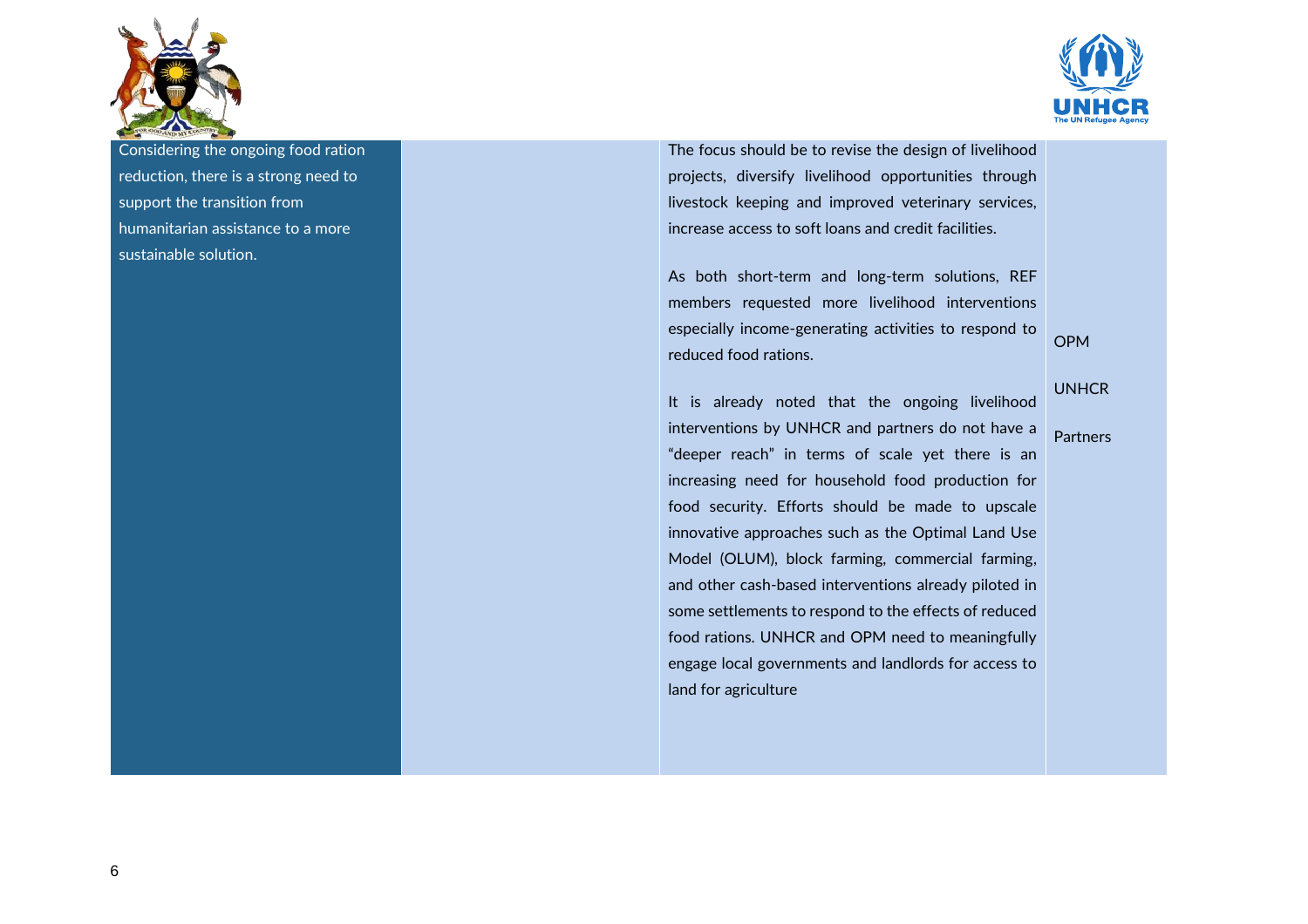



| Universal vaccination against COVID-      | It is crucial to provide additional/ detailed information |                      |
|-------------------------------------------|-----------------------------------------------------------|----------------------|
| 19 and the need for adherence to the      | on the plan for the vaccination of refugees and the       |                      |
| SOPs by the community.                    | general population and, the safety of vaccines to         | G.O.U (OPM)          |
|                                           | avoid misinformation among the refugee community.         |                      |
|                                           |                                                           |                      |
| Inclusion of people with disabilities and | REF needs to be more representative, in terms of          |                      |
| other minority groups to be               | diversity within their communities including persons      |                      |
| represented in REF                        | with disabilities and minority groups.                    | <b>REF Taskforce</b> |
|                                           |                                                           |                      |
| Spontaneous returns of refugees in        | Continued sensitization of community members on           | <b>OPM</b>           |
| most of the settlements without           | the risks and consequences associated with                |                      |
| following the right procedures.           | spontaneous return to areas in their countries of         | <b>UNHCR</b>         |
|                                           | origin that are still volatile is encouraged.             |                      |
|                                           |                                                           |                      |
| Limited participation of REF Focal point  | UNHCR REF focal point persons at the sub-offices          |                      |
| persons in community consultation and     | are advised to consistently attend the community          |                      |
| feedback sessions.                        | consultation meetings and capture or respond to           | <b>UNHCR</b>         |
|                                           | some of the issues raised and participate in Zonal        |                      |
|                                           | coordination meetings actively at the settlement level.   |                      |
|                                           |                                                           |                      |
| There is a need for government to         | Government and partners should scale up programs          |                      |
| encourage more private sector             | that lead to the acquisition of more skills, application  |                      |
| investment in the refugee response.       | of best agricultural practices, and capacity building for | OPM - DOR            |
|                                           | sustainable jobs and livelihood                           | <b>UNHCR</b>         |
|                                           |                                                           |                      |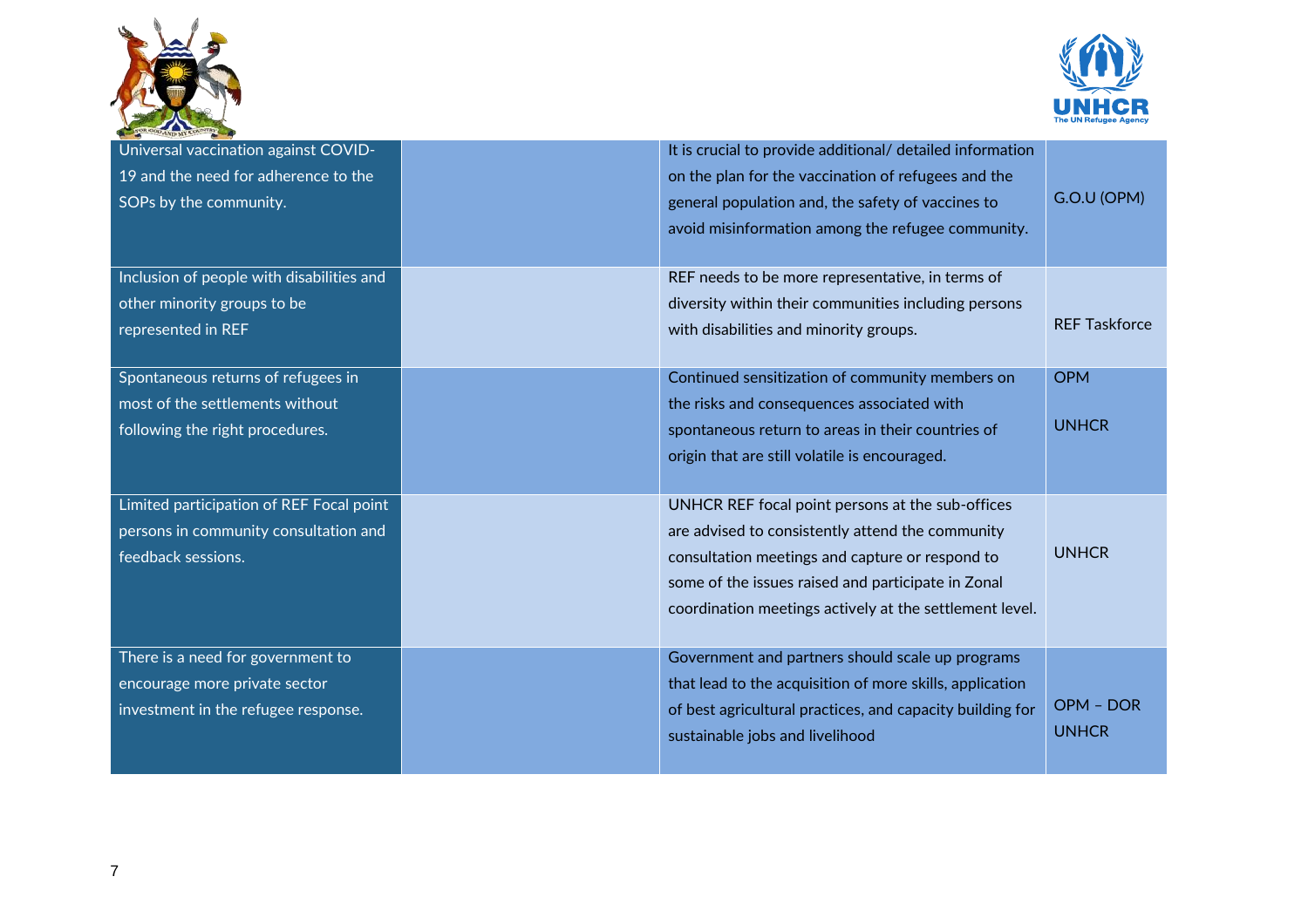



- Covid-19 restrictions resulting from the  $2^{nd}$  Lockdown in Uganda made it impossible for the REF Taskforce to hold a meeting in the second quarter of 2021. Additionally, the impact of Covid-19 on consultative and feedback sessions was evident as it limited the number of community members invited for sessions to just 20 participants as per Ministry of Health guidelines.
- Limited commitment from some stakeholders at the settlement level to address key issues raised by REF and community members pauses a challenge to the relevance of the Refugee Engagement Forum.
- Sustainability of the REF funding. The REF Taskforce depends on funds from its task force members which is unsustainable in the long run.
- Absenteeism of humanitarian actors to attend the community feedback and consultation meetings organized by REF members and the task force has affected receipt of instant feedback to community issues raised.
- The election of the Refugee Welfare Council (RWC) left most of the REF members voted out. This affected the REF engagement with the community and partners. It further delayed REF feedback sessions, especially election periods.